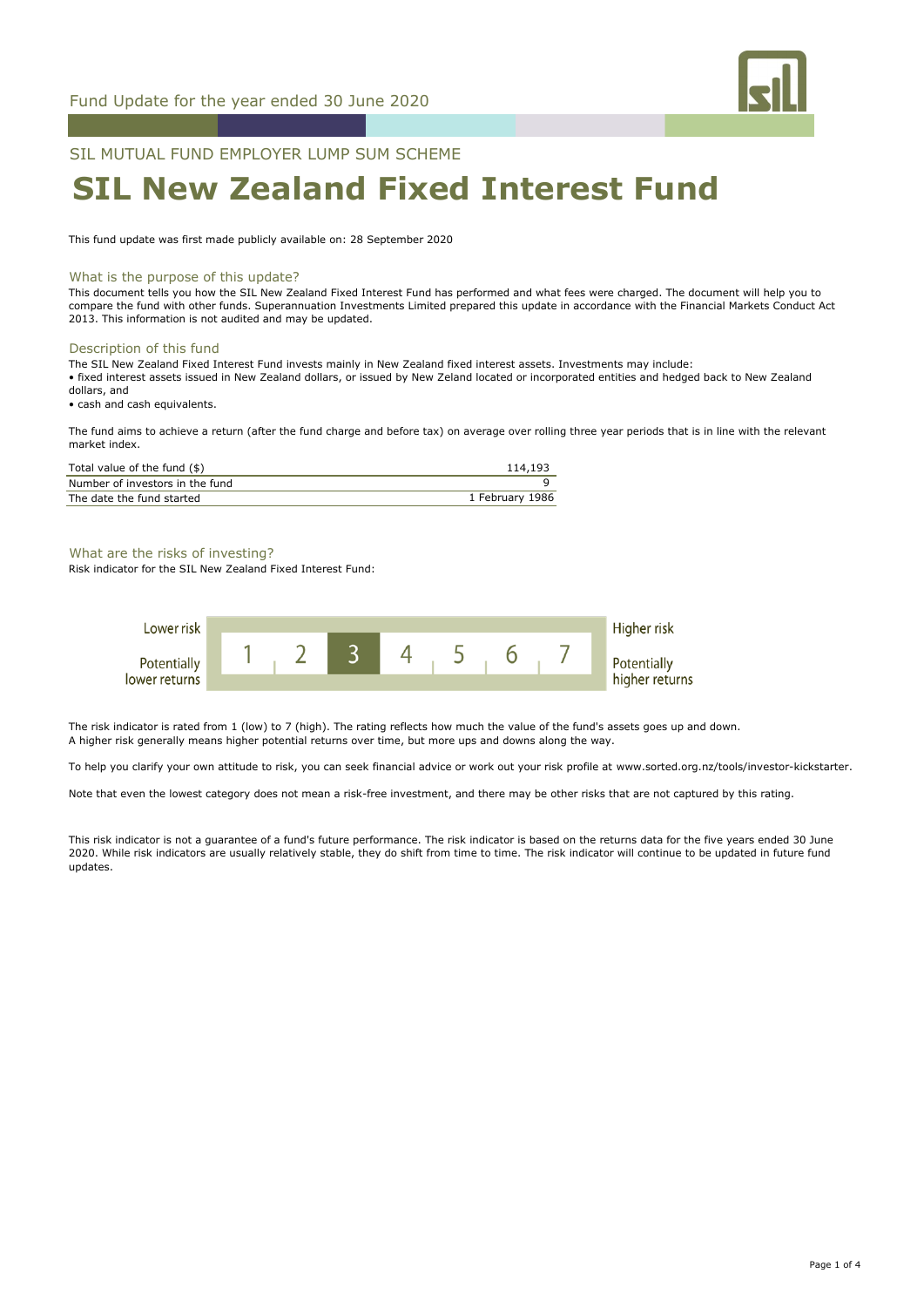| How has the fund performed? |  |  |  |  |
|-----------------------------|--|--|--|--|
|-----------------------------|--|--|--|--|

|                                               | Average over past<br>five years | <b>Past vear</b> |  |  |
|-----------------------------------------------|---------------------------------|------------------|--|--|
| Annual return                                 |                                 |                  |  |  |
| (after deductions for charges and tax)        | 3.43%                           | 4.30%            |  |  |
| <b>Annual return</b>                          |                                 |                  |  |  |
| (after deductions for charges but before tax) | 4.79%                           | 5.98%            |  |  |
| Market index annual return                    |                                 |                  |  |  |
| (reflects no deduction for charges and tax)   | 5.23%                           | 5.67%            |  |  |

The market index annual return shows the return of the S&P/NZX NZ Government Bond Index.

Additional information about the market index is available in the statement of investment policy and objectives on the scheme register at www.disclose-register.companiesoffice.govt.nz.



## **Annual return graph**

This shows the return after fund charges and tax for each of the last 10 years ending 31 March. The last bar shows the average annual return for the last 10 years, up to 30 June 2020.

**Important:** This does not tell you how the fund will perform in the future.

Returns in this update are after tax at the highest prescribed investor rate (PIR) of tax for an individual New Zealand resident. Your tax may be lower.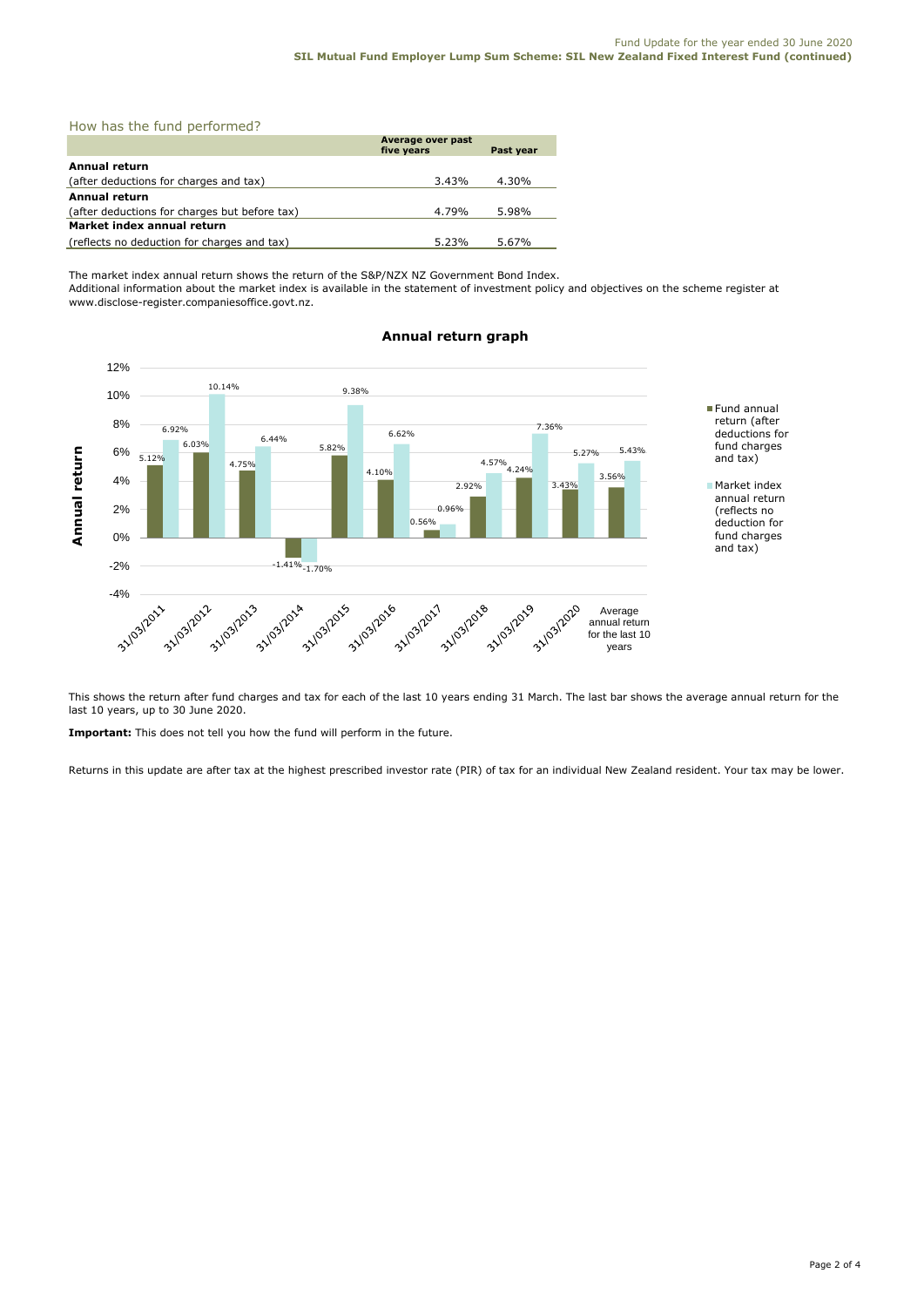#### What fees are investors charged?

Investors in the SIL New Zealand Fixed Interest Fund are charged fund charges. In the year to 30 June 2020 these were:

|                                             | % of net asset value          |
|---------------------------------------------|-------------------------------|
| Total fund charges <sup>1*</sup>            | 0.68%                         |
| Which are made up of:                       |                               |
| Total management and administration charges | $0.68\%$                      |
| Including:                                  |                               |
| Manager's basic fee                         | $0.58\%$                      |
| Other management and administration charges | 0.10%                         |
| Total performance based fees                | $0.00\%$                      |
|                                             | Dollar amount per<br>investor |
| <b>Other charges</b>                        |                               |
| Other charges                               | \$0                           |

Investors are not currently charged individual action fees for specific actions or decisions (for example, for withdrawing from or switching funds).

Small differences in fees and charges can have a big impact on your investment over the long term.

#### Example of how this applies to an investor

Sarah had \$10,000 in the fund at the start of the year and did not make any further contributions. At the end of the year, Sarah received a return after fund charges were deducted of \$430 (that is 4.30% of her inital \$10,000). Sarah also paid \$0 in other charges. This gives Sarah a total return after tax of \$430 for the year.

#### What does the fund invest in?

**Actual investment mix<sup>2</sup> <b>Target investment mix**<sup>2</sup> **This shows the types of assets that the fund invests in.** This shows the mix of assets

This shows the mix of assets that the fund generally intends to invest in.